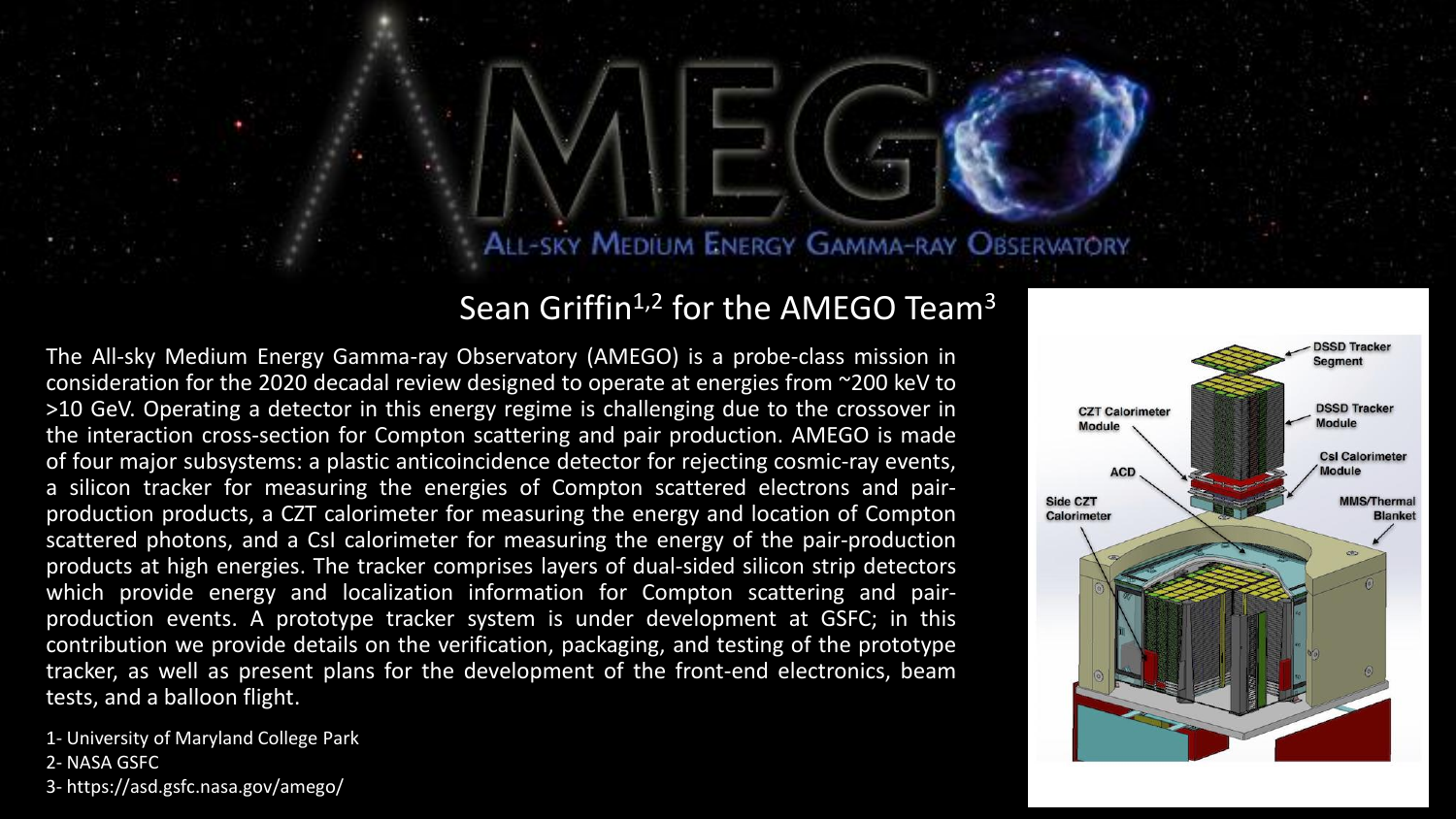### ALL-SKY MEDIUM ENERGY GAMMA-RAY OBSERVATORY

**Context:** The region of the electromagnetic spectrum between ~100 keV and 100 MeV has, to date, had very limited observations due to the challenging nature of detecting the gamma-ray photons, and is often referred to as the "MeV Gap". One of the difficulties in constructing a detector to operate at these energies is that above  $\sim$  few hundred keV, gamma-ray interactions are dominated by Compton scattering, and at higher energies e+/e- pair production is the dominant process, with a crossover at a few MeV. Thus, an instrument designed to work in this energy regime must be optimized for both Compton and pairproduction events. Critical to this is the silicon tracker.

**AMEGO:** The All-sky Medium Energy Gamma-ray Observatory (AMEGO) is a probe-class mission concept designed to operate from ~200 keV to above 10 GeV being submitted to the 2020 Decadal Survey. AMEGO comprises four major subsystems: a plastic anticoincidence detector for vetoing cosmic-ray events, a slilicon tracker system for measuring the particle tracks, a CZT calorimeter for measuring the direction and energy of Compton scattered photons, and a CsI calorimeter for measuring the position and energy of pair-production events. The hardware design is given in to the right.

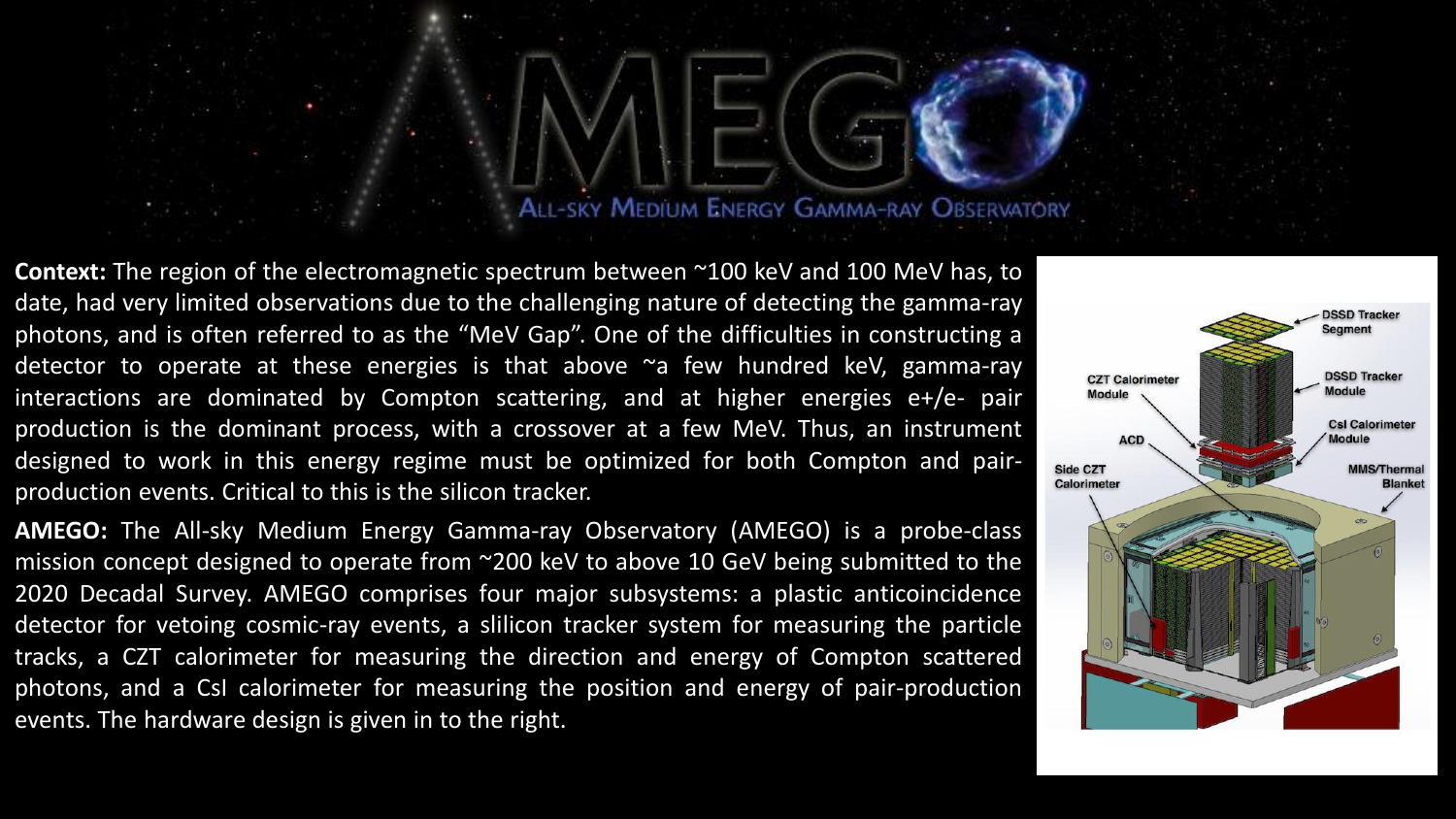**ALL-SKY MEDIUM ENERGY GAMMA-RAY OBSERVATORY** 

#### **The Tracker:**

- Operating in both the Compton- and pair production regime presents some design challenges pertaining to the tracker system.
- AMEGO uses dual-sided silicon detectors (DSSDs) which provide information on two axes simultaneously.
- This allows Compton scattered electrons to be tracked, reducing the uncertainty in their arrival direction to an arc rather than a cone.
- Silicon trackers are used as the conversion material for pair-production events; additional material between layers reduces sensitivity since Compton scattered electrons will be absorbed in the conversion material.

#### **Design:**

- 60 layers of 4x4 DSSDs separated by 1 cm, referred to as a "tower" (bottom right)
- Each individual wafer is a 10 cm square, 0.5 mm thick with 192 strips per side per detector.
- Readout electronics are positioned along two edges of each wafer (one for each direction).
- Full AMEGO tracker has four identical towers, simplifying integration and allowing for spare components.